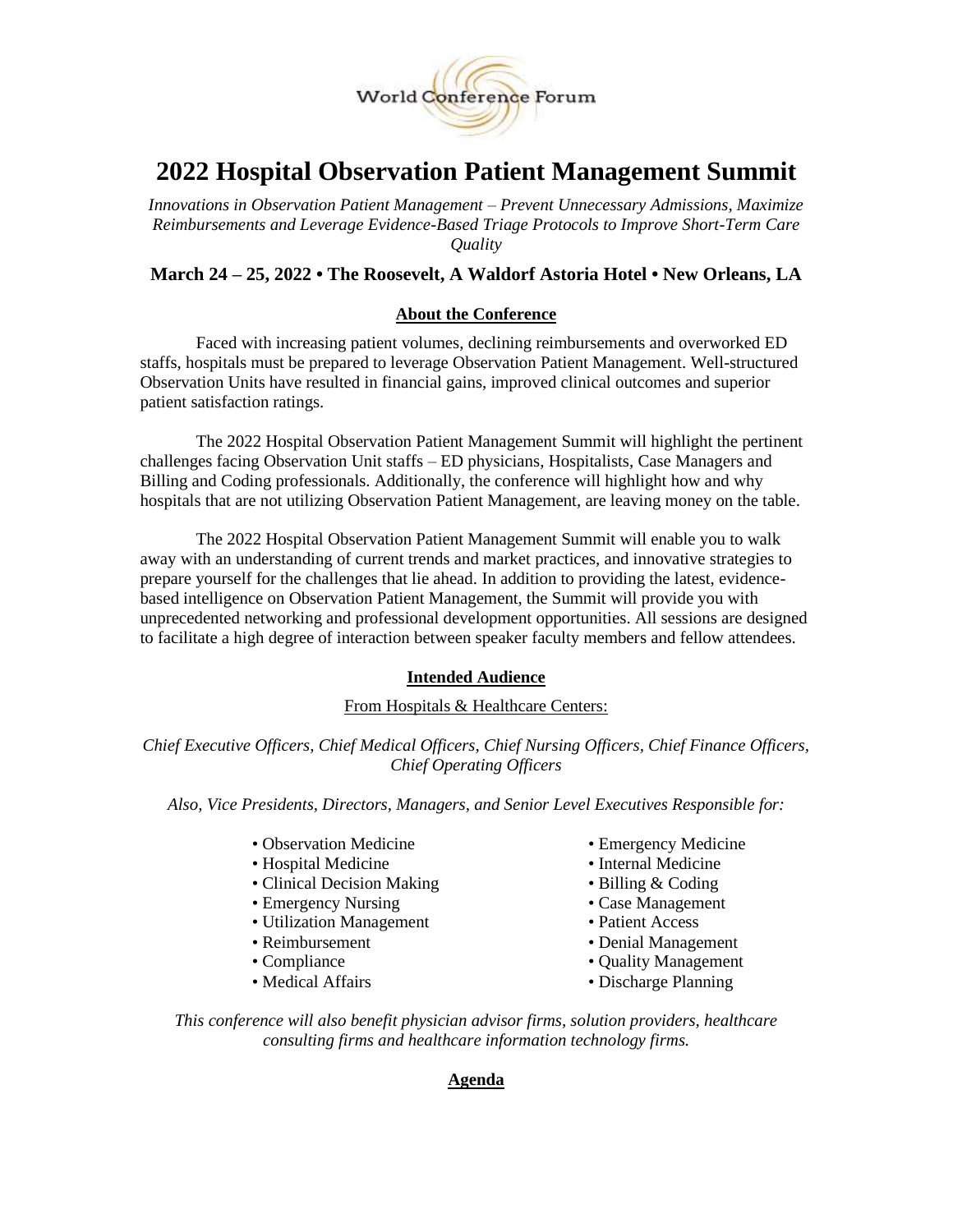#### *Day One – Thursday, March 24, 2022*

*7:15 Conference Registration & Morning Breakfast*

*8:15 Chairperson's Opening Remarks*

**Justin Krawitt, MD** *Medical Director, Utilization & Clinical Documentation Hospitalist* **Dartmouth-Hitchcock Medical Center**

# **8:30 Applying Care Protocols within an Observation Unit to Optimize Patient Outcomes, Improve Throughput and Ensure Financial Success**

**Sharon Mace, MD, FACEP, FAAP** *Director, Observation Unit* **Cleveland Clinic**

**9:15 Evaluating Patients for Observation vs. Inpatient to Optimize Care & Cost Management**

#### **Carissa Tyo, MD**

*Assistant Professor, Internal & Emergency Medicine Medical Director, Clinical Decision Unit* **University of Illinois Hospital & Health Sciences System**

*10:00 Networking Break & Refreshments* 

#### **10:30 Integrating Hospitalists as Part of a Successful Observation Care Program**

**Kristine Favila, DO** *Medical Director, Rapid Evaluation & Treatment Unit* **Mount Sinai Beth Israel**

#### **11:15 Aligning Performance Benchmarks to Improve Clinical Outcomes and Observation Unit Efficiency**

**David Paje, MD, MPH** *Director, Medical Short Stay* **University of Michigan Health System**

*12:00 Luncheon for All Attendees & Speakers*

**1:15 After Discharge – Hospital at Home with Telehealth and Remote Patient Monitoring**

**Maureen Ideker RN, BSN, MBA** *Senior Advisor, Telehealth* **Essentia Health – Duluth, MN**

**2:00 Panel Discussion: The Use of Lean Principles to Develop, Implement and Sustain an Observation Unit**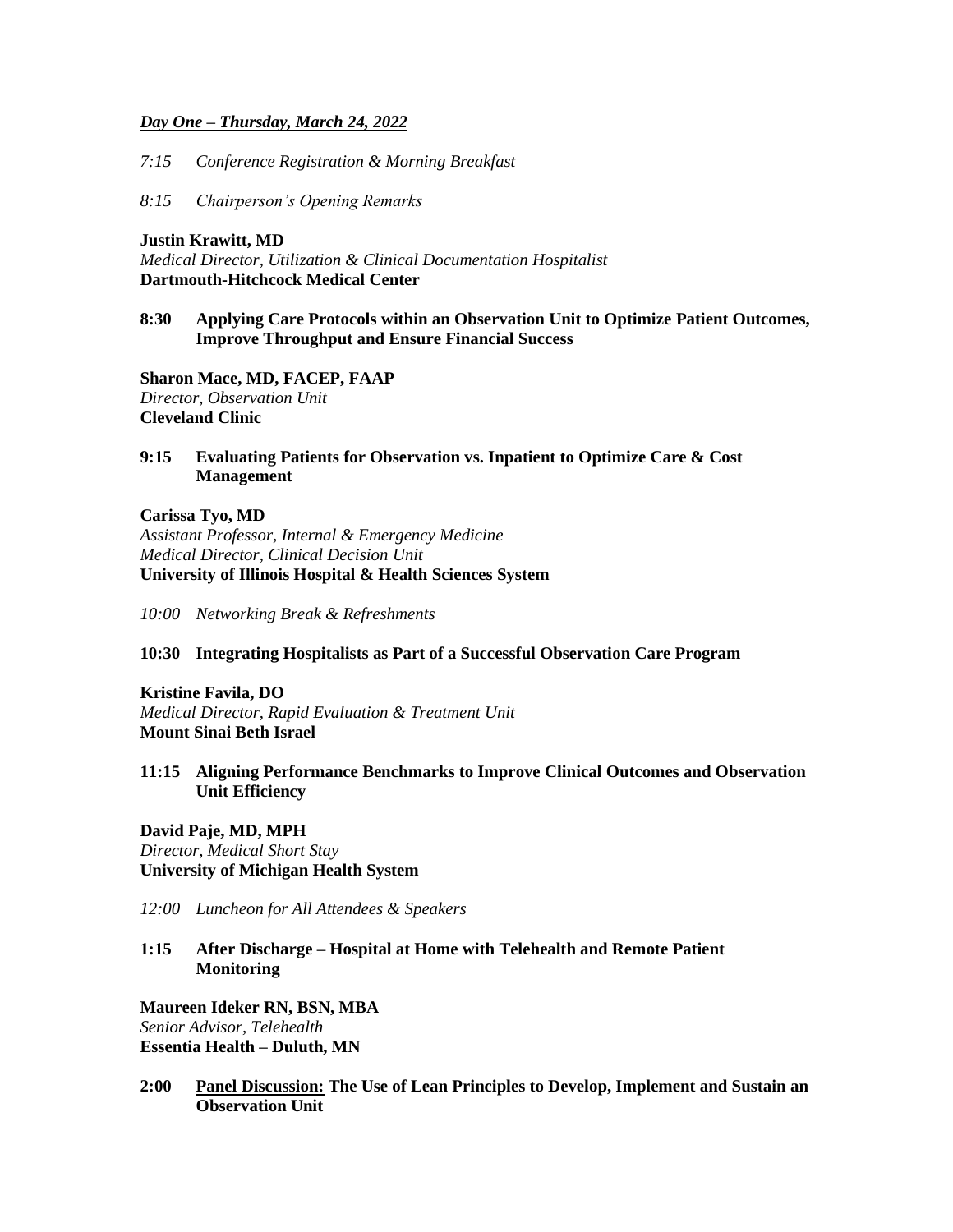**Sharon Mace, MD, FACEP, FAAP** *Director, Observation Unit* **Cleveland Clinic**

**Kristine Favila, DO** *Medical Director, Rapid Evaluation & Treatment Unit* **Mount Sinai Beth Israel**

**Justin Krawitt, MD** *Medical Director, Utilization & Clinical Documentation Hospitalist* **Dartmouth-Hitchcock Medical Center**

*3:00 Networking Break & Refreshments*

**3:30 Next Gen RPM: The Future of Remote Patient Monitoring in Observation Patient Management**

**Tanay Tandon** *CEO & Co-Founder* **Athelas**

# **4:15 Optimizing Documentation within Observation Patient Management: Improving Quality, Revenue and Reputation**

**Justin Krawitt, MD** *Medical Director, Utilization & Clinical Documentation Hospitalist* **Dartmouth-Hitchcock Medical Center**

*5:00 End of Day One*

#### *Day Two – Friday, March 25, 2022*

*7:15 Morning Breakfast*

*8:15 Chairperson's Recap of Day One*

**Justin Krawitt, MD** *Medical Director, Utilization & Clinical Documentation Hospitalist* **Dartmouth-Hitchcock Medical Center**

# **8:30 Leveraging the Observation Unit to Reduce Hospital Readmissions and Improve Patient Throughput**

**Patrice Callagy, RN, MPA, MSN, CEN** *Executive Director, Emergency Services* **Stanford Health Care**

**Sam Shen, MD, MBA, FACEP** *Vice Chair, Clinical Operations & Quality* **Stanford Health Care**